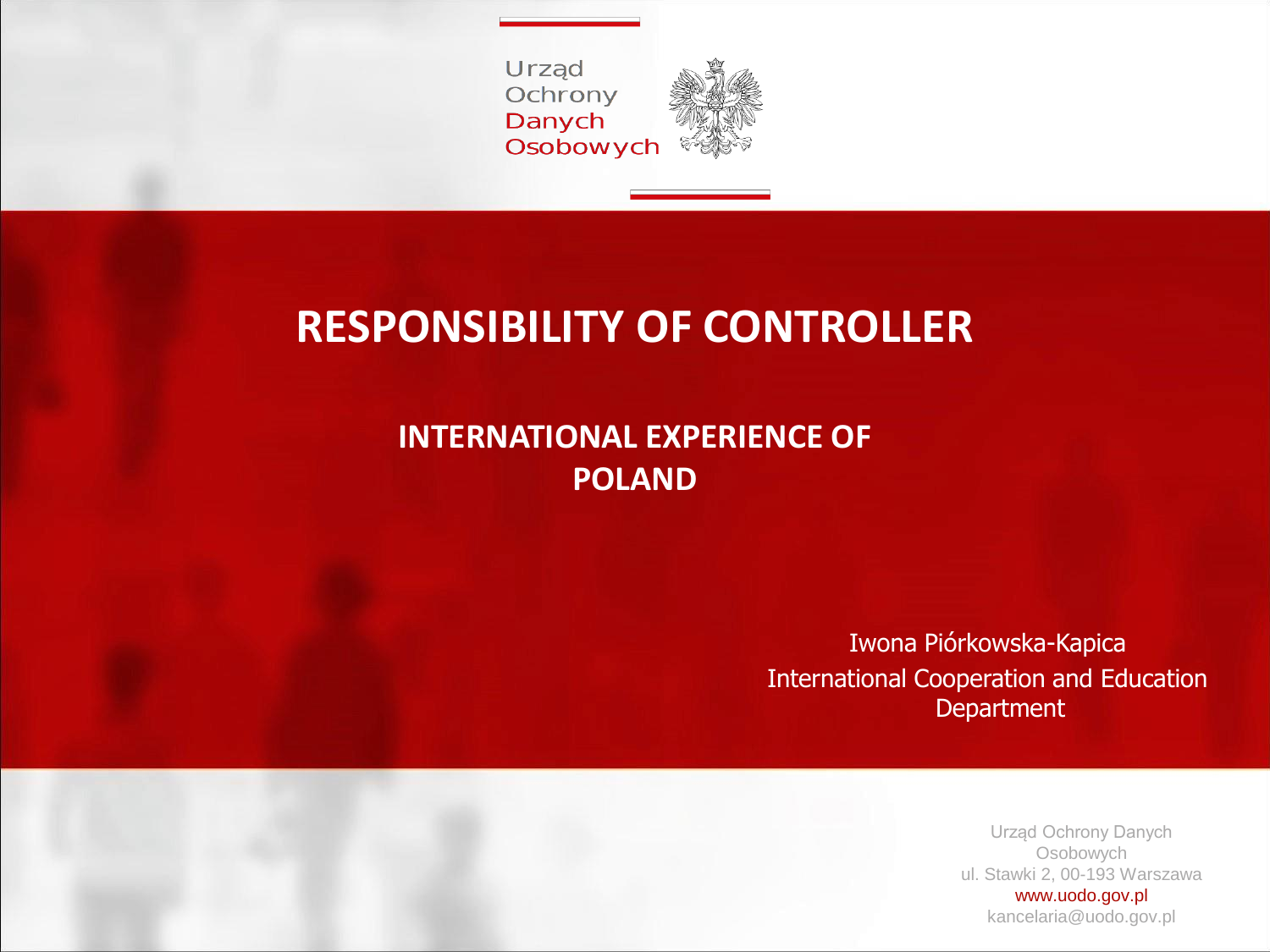# **Legislation changes in Poland**





|                                  | <b>UNTIL MAY 25, 2018</b>                                    | <b>FROM MAY 25, 2018</b>                                                                                                            |  |
|----------------------------------|--------------------------------------------------------------|-------------------------------------------------------------------------------------------------------------------------------------|--|
| <b>UE</b>                        |                                                              | <b>GDPR</b>                                                                                                                         |  |
|                                  |                                                              | <b>DIRECTIVE (EU) 2016/680</b>                                                                                                      |  |
| <b>National legislation</b>      | Act of August 29, 1997 on the<br>protection of personal data | Act of May 10, 2018 on the<br>protection of personal data                                                                           |  |
|                                  |                                                              | The Act of December 14, 2018 on<br>the protection of personal data<br>processed in connection with<br>preventing and fighting crime |  |
|                                  |                                                              | The Act of February 21, 2019<br>amending certain acts in connection<br>with ensuring the application of the<br><b>GDPR</b>          |  |
| <b>Data Protection Authority</b> | GiODO                                                        | <b>UODO</b>                                                                                                                         |  |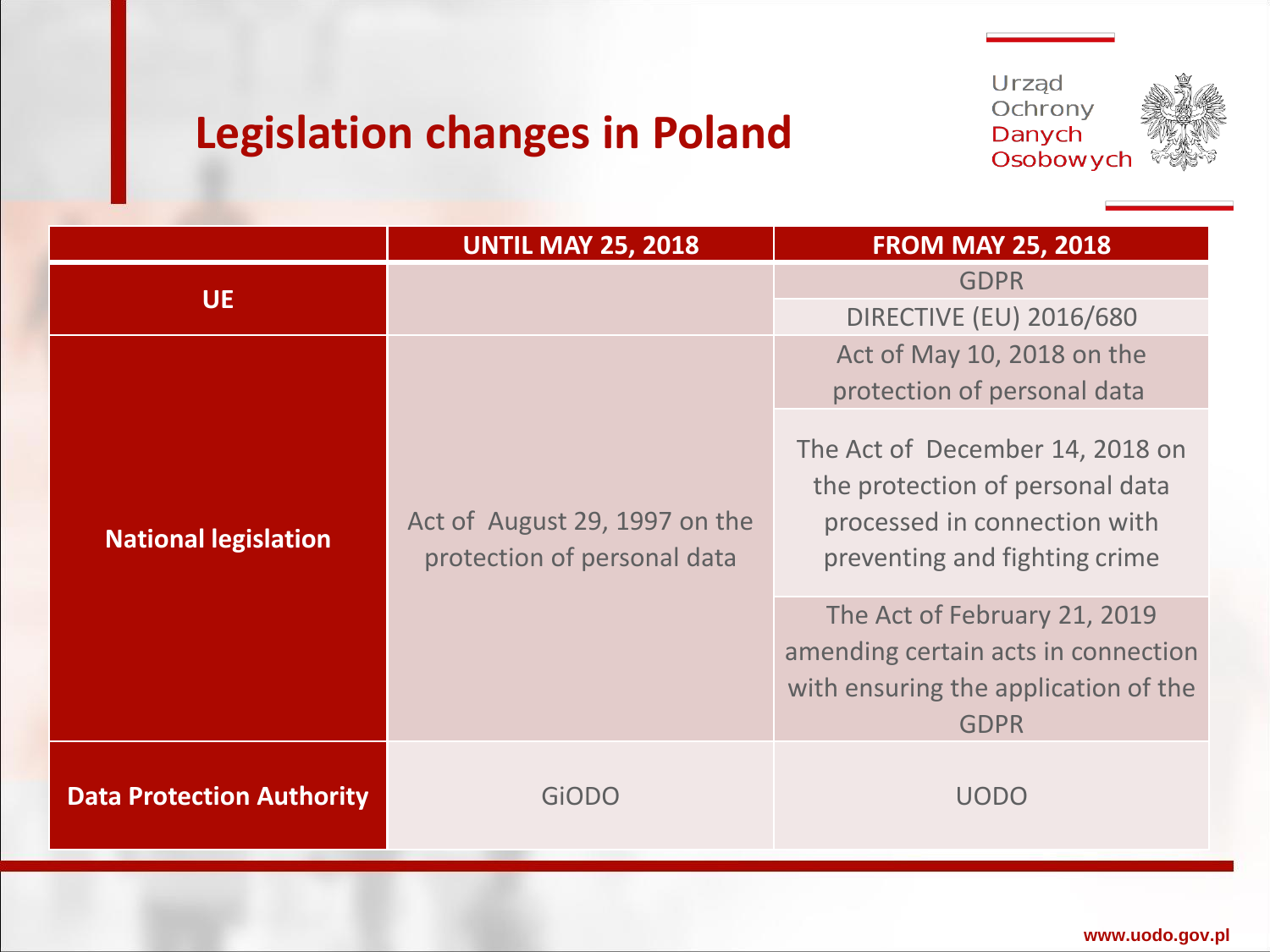### **Challenges for controllers after GDPR**





#### **NEW RESPONSIBILITIES:**

- **Automated individual decision-making, including profiling (Article 22)**
- **Data protection by design and by default, time of the processing (Article 25)**
- **Records of processing activities, data protection oficer, transfers of personal data to a third country (Article 30)**
- **Communication of a personal data breach to the data subject (Article 34)**
- **Data protection impact assessment (Article 35)**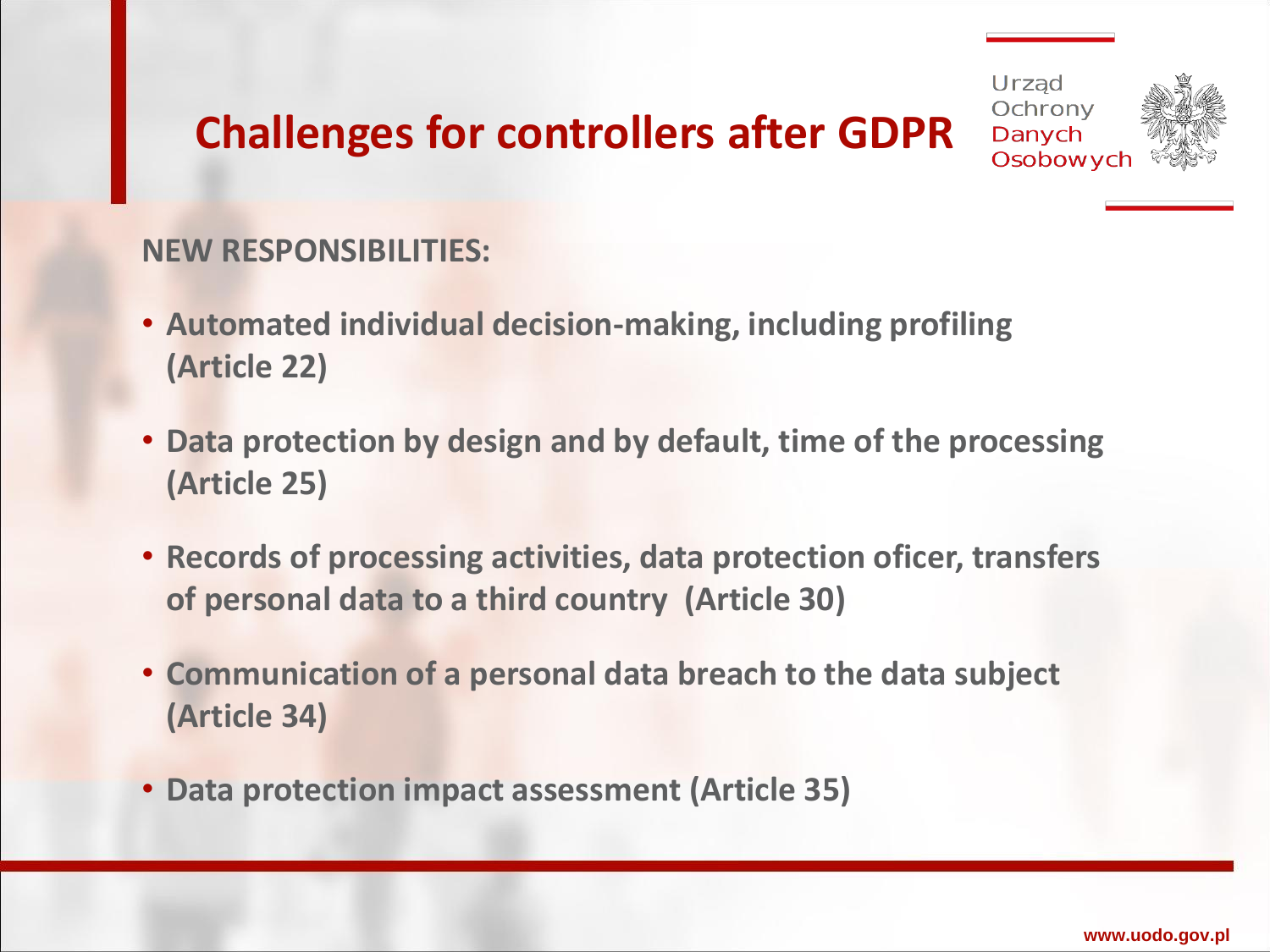#### **Increasing data protection awareness**







- **1) Explanations, tips and guidelines** published by UODO
- **2) Trainings** for DPOs





- **3) Infoline**
- 4) The Nationwide Educational Programme of the Personal Data **Protection Office "Your Data - Your Concern"**



**www.uodo.gov.pl**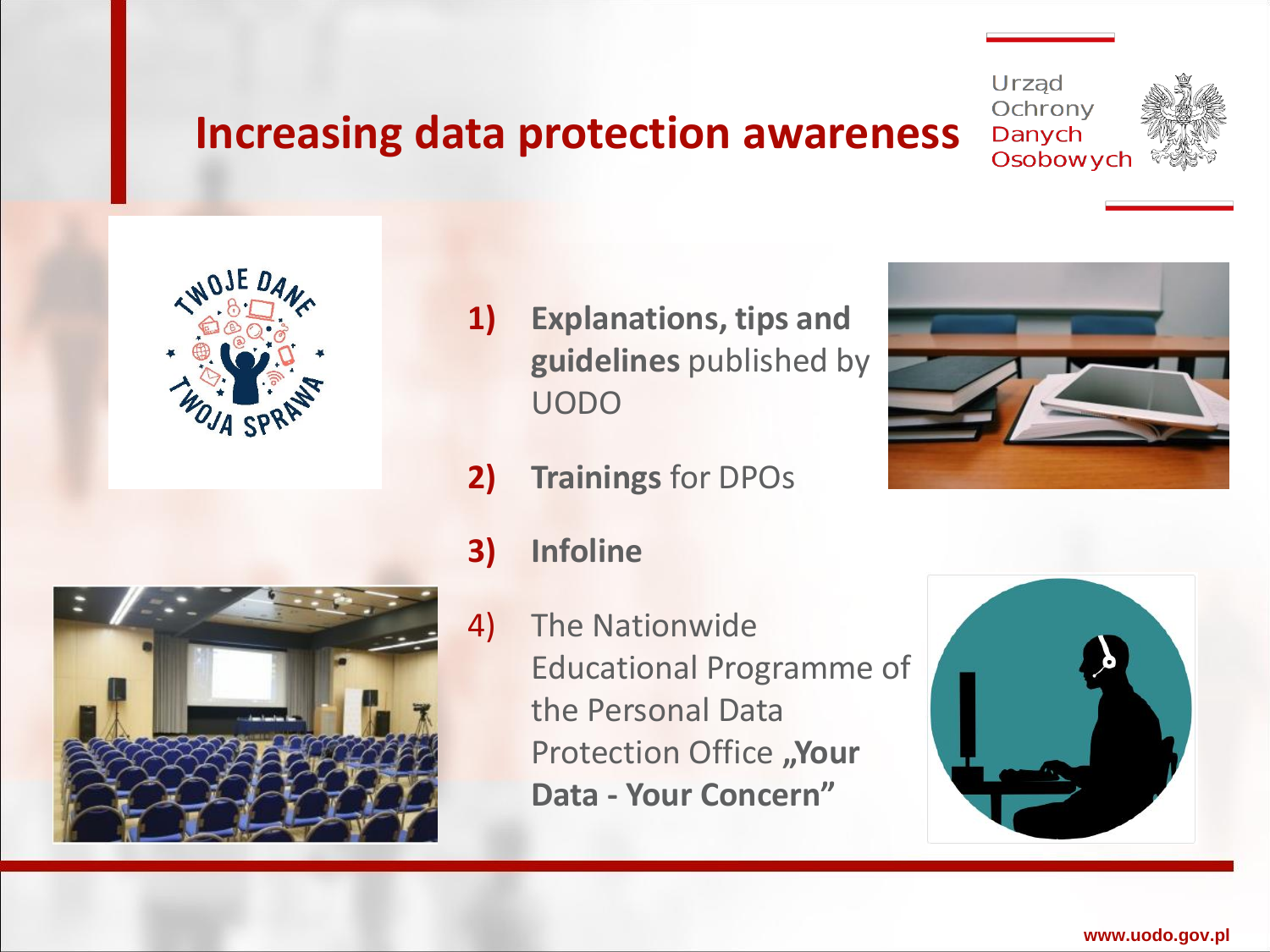#### **Fines after GDPR**



- 26/03/2019 **943.000 PLN** for the failure to fulfil the information obligation
- 16/05/2019 **55.750,50 PLN** for ineffective attempts to remove a breach consisting in publishing too wide a range of personal data
- 19/09/2019 **2.800.000 PLN** for insufficient organisational and technical safeguards
- 06/11/2019 **201.000 PLN** for, inter alia, obstructing the exercise of the right to withdraw consent to the processing of personal data
- 30/10/2019 **40.000 PLN** for not conclude a personal data processing agreement with the entities to which he transferred data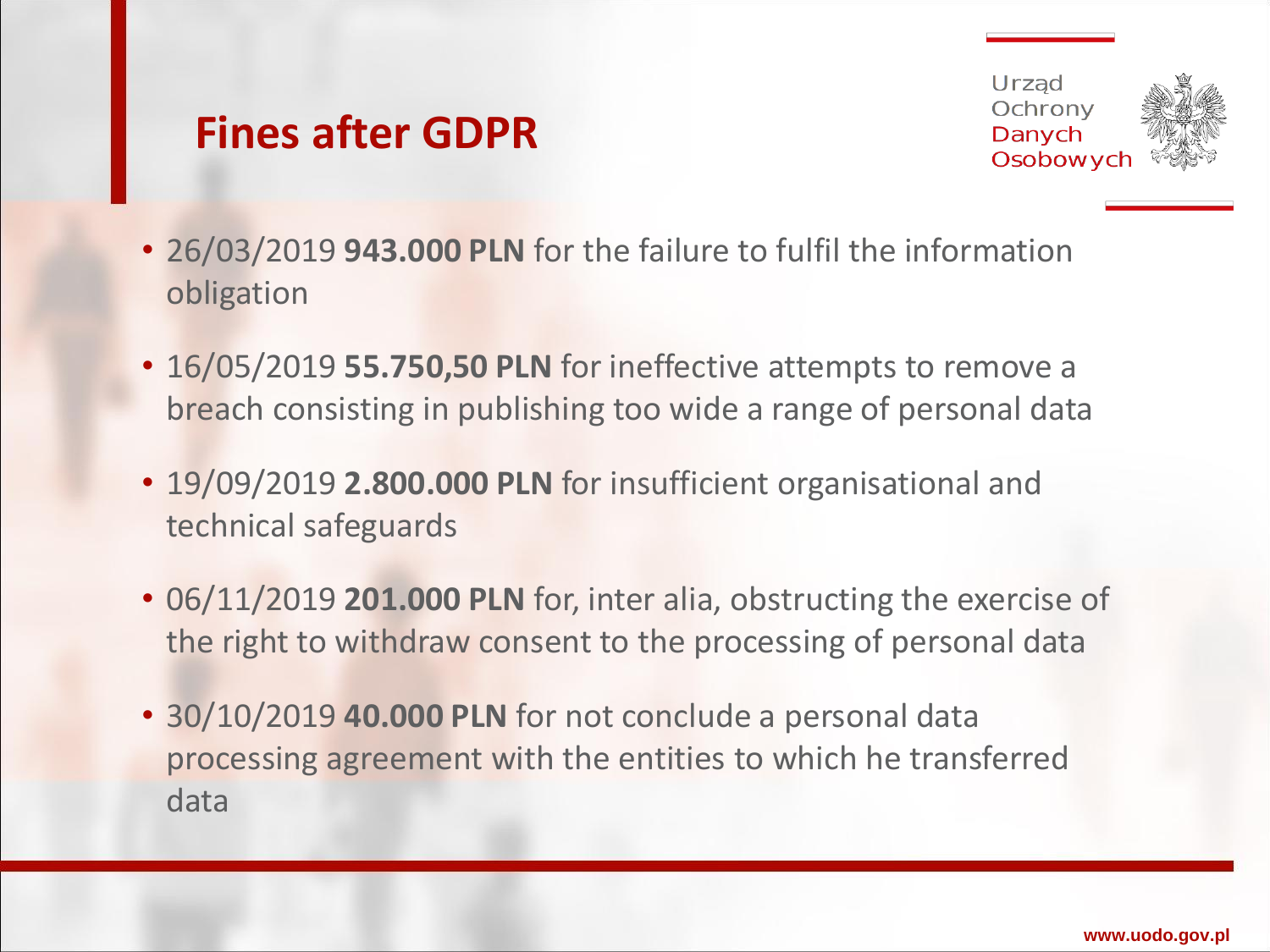## **Visit our website in ENG**





| 大変に | Urzad<br>Ochrony    | Enter search phrase                |                             |           |             | PLIMIDIYIQ |
|-----|---------------------|------------------------------------|-----------------------------|-----------|-------------|------------|
|     | Danych<br>Osobowych |                                    | Office Infoline 606-950-000 |           |             |            |
|     |                     | About the President and the Office | <b>Legislation</b>          | Education | Cooperation | Contact    |

#### News and events



06.11.2019 r. Withdrawal of consent shall not be impeded

The President of the Personal Data Protection Office imposed an administrative fine of over PLN 201,000 for, inter alia, obstructing [ ... ]



30.10.2019 r. The Polish supervisory authority imposed first administrative fine on Belarus a public entity

The President of the Personal Data Protection Office ("The President of the Office") imposed first administrative fine of PLN 40,000 [ ... ]



16.10.2019 r. Study visit of a delegation from 15.10.2019 r. Technical works

For two days the President of the Personal Data Protection Office hosted a high level delegation from the National Centre [ ... ]



We would like to kindly inform you that due to technical works, difficulties in contacting the Personal Data Protection Office [ ... ]





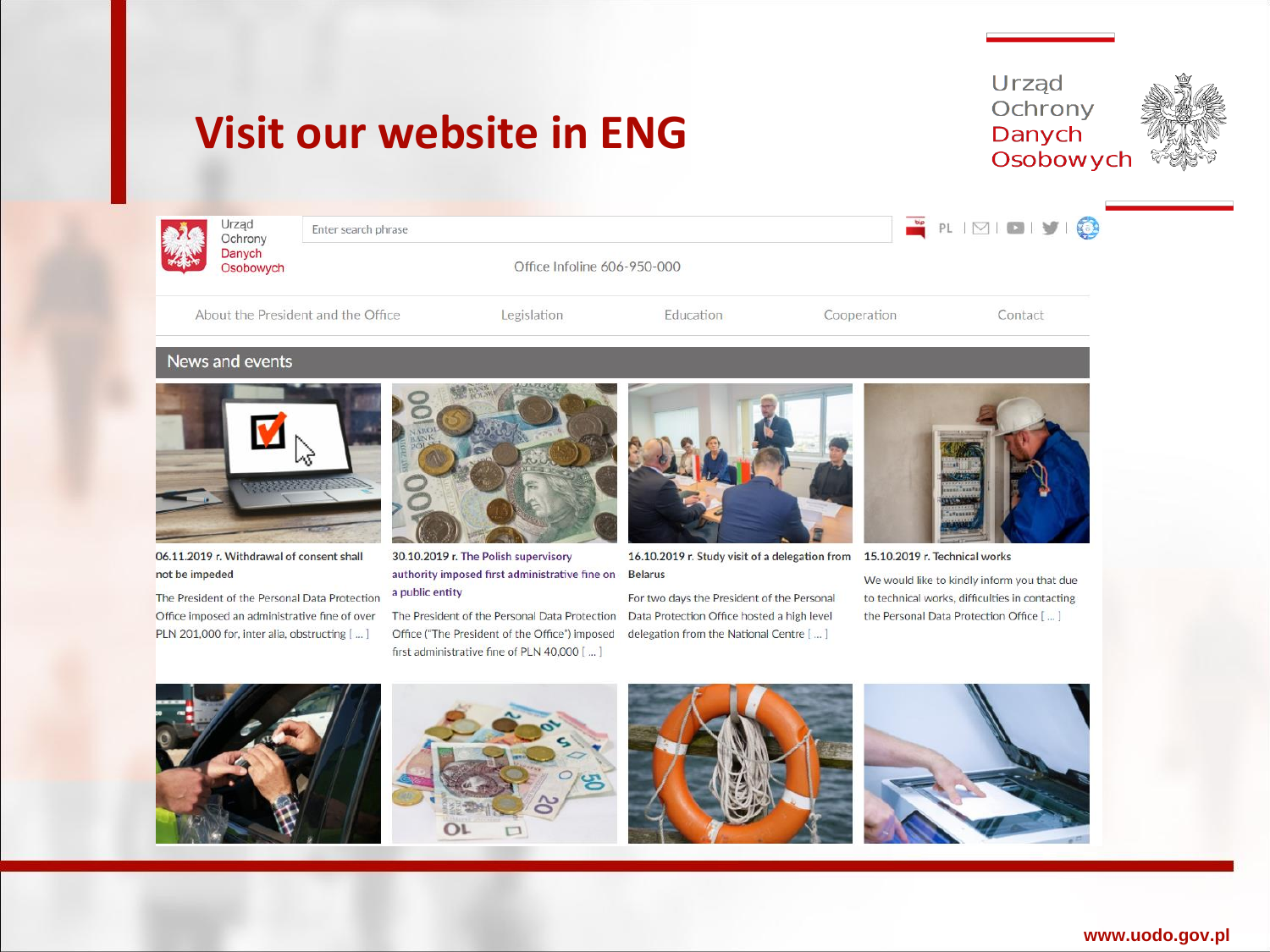## **Visit our Tweeter in ENG**





**Poland** @PDPO Poland PDPO is the authority competent in

matters of personal data protection in Poland. Polish version/Wersja polska: twitter.com/UODOgov\_pl

**O** Warsaw, Poland

Data

Office

 $\mathscr O$  uodo.gov.pl/en

**ED** Dołączył grudzień 2018

#### 44 zdjecia lub filmy